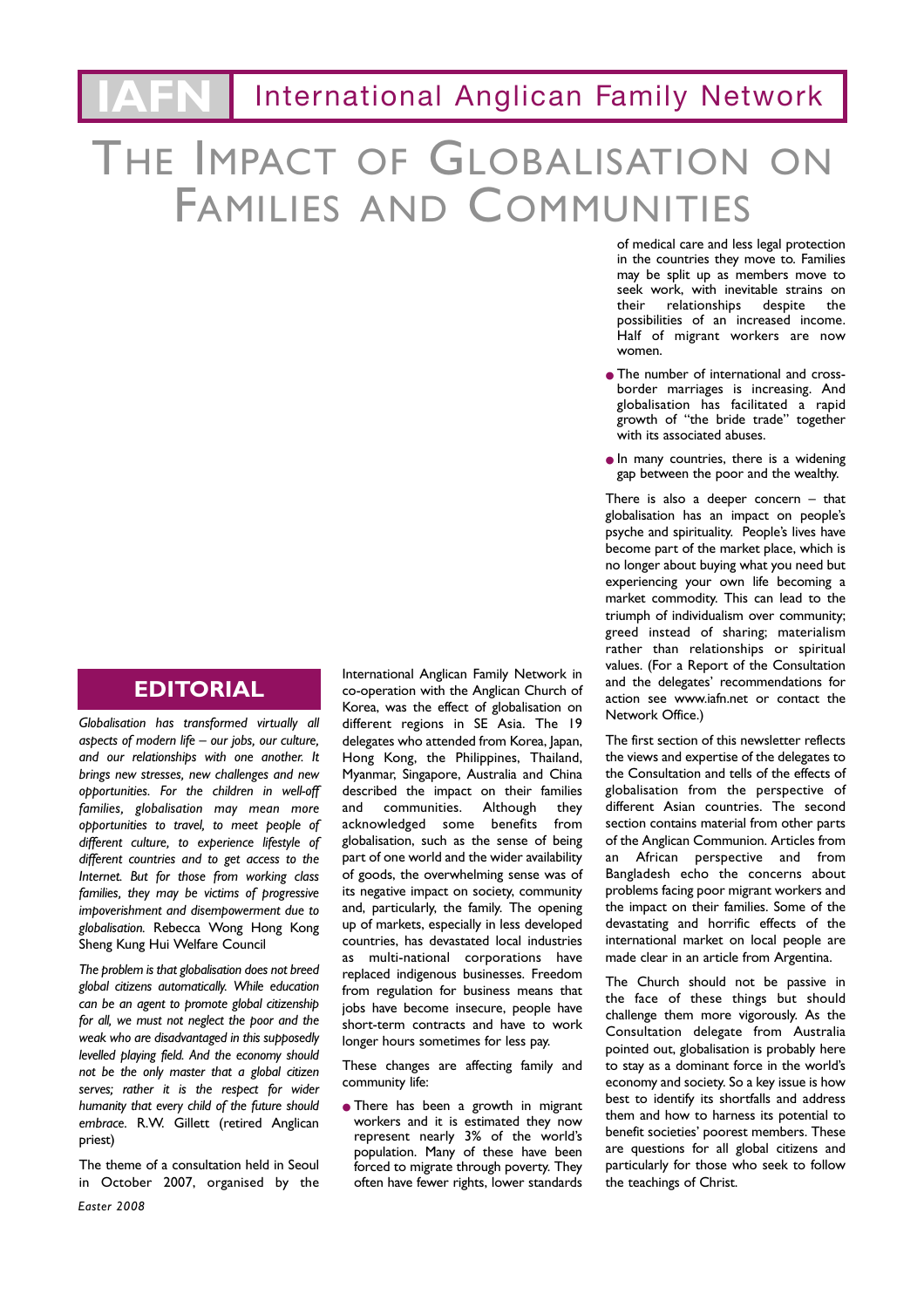# **MIGRANT WORKERS**

# **ASIA PACIFIC MISSION FOR MIGRANTS (APMM)**

#### **The Case of a Migrant Family**

Luisa (not her real name) was born and raised among a peasant family in the southern part of the Philippines. Her family income comes from a parcel of agricultural land that her father inherited from his parents. Despite hardships, they were blessed with the fruits of their labour. But increasingly, Luisa's family found it difficult to make ends meet. Her father complained of the rising costs of fertilisers, pesticides and other agricultural products. Aside from this, the implementation of trade liberalisation in the country caused more serious problems: imported agricultural products, cheaper than the local ones, flooded in. For example, the market price of locally produced garlic and onions was almost double that of the foreign imports. Luisa's parents were forced to give up farming and her father went to the city to look for a new job. Luisa, for her part, ended up working as a foreign domestic worker in Hong Kong; her elder brother went to Saudi Arabia to work in construction and the family who used to live together suddenly changed to a family of migrants.

Asia is considered to be the centre of growth and development with the highest rate of economic growth in the world. But, in contrast, the majority of the world's poor can also be found in this region. And those countries with the most dramatic growth rates like China and India are also home to millions of the world's poorest. There are only small enclaves of prosperity amidst widespread poverty and uneven development and we see sharp contrasts between those few socio-economic groups that have benefited in some limited way from globalisation, and the vast majority that suffer from its adverse effects.

Under the auspices of "free market globalisation", global powers such as USA aggravate the plunder, underdevelopment and poverty of poorer countries in the Asia-Pacific. The "free market" forced countries to dismantle mechanisms and abandon programmes for the protection of local economies as well as support for marginalised sectors of society.

The influx of cheap subsidised food and agricultural products from rich countries will result in more bankruptcy of peasant agriculture and fisheries. The view of APMM is that the national inheritance and traditional ways of working will be eradicated to give way to the unrestricted plunder of natural resources, and the flooding in of cheap industrial and agricultural products from monopoly corporations will result in bankruptcies of uncompetitive local production, causing more job losses and unemployment.

The UN Population Division estimates the migrant population in 2005 at between 185 and 192 million people – up from 175 million in 2000. Nearly half of them are female. This continuing flow of people seeking jobs outside of their homelands is principally a result of the unabated conditions of poverty, landlessness and unemployment in many underdeveloped nations, and the differences in living standards between countries. In fact, since 1980 these "push factors" of emigration have intensified.

The Internal Organisation for Migration and the United Nations Conference on Trade and Development recommend "managing" this migration through generating rapid economic growth in the countries of origin and so inducing migrants to stay at home of their own free choice rather than migrate under economic compulsion.

However, governments of sending countries instead of attending to these developmental issues and causes of forced migration, are managing migration in a different way. Export of labour, of people, has become a cornerstone programme for national development, with remittances being sent back becoming a major factor that consistently cushions the decline of many national economies.

#### **Asian Migration**

Asia is currently the primary source of migration of all forms to most of the world's immigrant-receiving countries. Almost one-third of all immigrants in Australia are from Asia, with China, the Philippines and India among the largest sending countries. Similarly, 33% of immigrants in Canada and 24% in the US are from Asia. However in real terms, migration flows have actually shifted in recent years and in some cases, international migration is actually decreasing in favour of internal migration. Although the numbers are increasing, Asians now represent a smaller proportion of the migrant stock and more .<br>Asians are finding job opportunities within Asia itself rather than moving to the Middle East, the original main destination for Asian migrants since the 1970s.

An increase in the number of undocumented workers is another striking aspect to Asian migration. Trafficking of persons is a huge and largely unreported problem. It is estimated the region accounts for one-third of the global trafficking flow.

### **Women Migrants**

In 2001, women accounted for some 47% of all migrants in Asia. For many years, most female migrants have come from the Philippines, Indonesia and Sri Lanka where women make up between 60% and 80% of all migrants.

Women are still predominantly entering (or being entered into) the services and welfare sectors. Some skilled migration patterns have been observed but only if admission policies are specifically developed, for example recruitment of nurses and caregivers for the US and Canada.

They are preferred as domestic servants, entertainers, workers in sweatshops,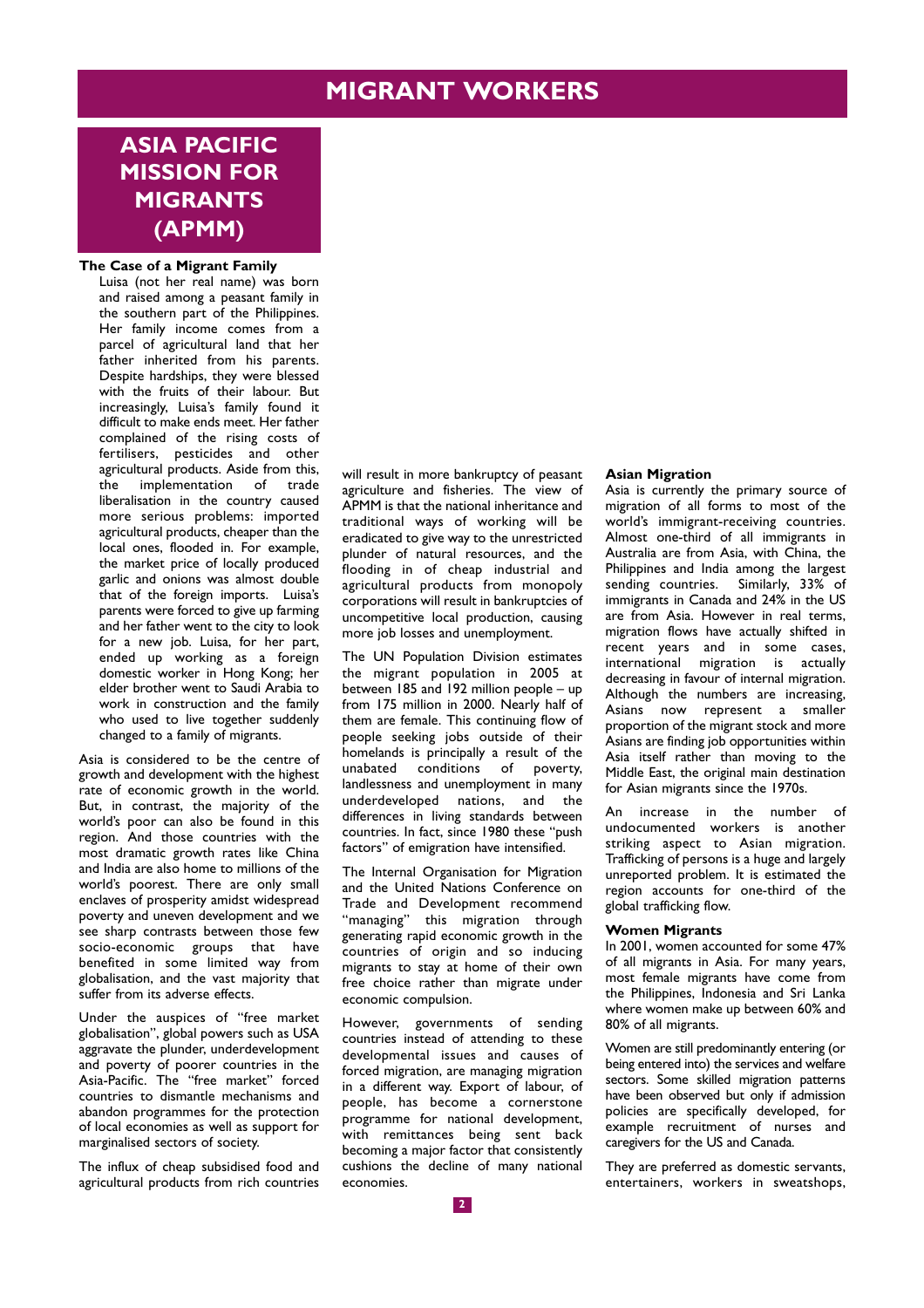hotel workers, shop attendants. The large numbers of women working as domestic servants and "entertainers" are the most vulnerable to abuse and human rights violations, including mental and physical maltreatment, rape and murder.

The demand for female migrants in the Middle East has increased, particularly in the service industries, through the creation of low and unskilled jobs that migrant women are willing to take while the local population is reluctant to do so. They are paid lower than the minimum wage and work longer hours. These jobs are filled by women from the developing countries of Asia, principally Sri Lanka, the Philippines, Indonesia, Thailand, Bangladesh, Pakistan and India. The majority tend to work in private households as domestic workers, but also in the hotel and entertainment industries, the latter sometimes being a euphemism for commercial sex.

Hong Kong opened up its market to foreign domestic workers in the late 1970s. For the Hong Kong populace this meant encouraging more and more women to be part of the labour force – especially as foreign domestic helpers. But in 1987 New Conditions of Stay restricted the rights of such immigrants to negotiate their contracts or to stay more than two weeks in Hong Kong when their contract was terminated. This ensured a faster turnover of the easily available and vast pool of cheap women migrant labour, putting more pressure on them in favour of the employers. It often forces the migrant women to accept inhuman treatment and sub-standard living conditions, so that local employers and the national economy can directly benefit from their under-recognised and under-valued work.

#### **Effects of Forced Migration**

One of the most painful experiences of this forced migration and commodification of migrants is their separation from their loved ones and families. Their loneliness and cry to be with their families is never assuaged, even by the income they can get from working abroad. The long physical separation sometimes ends in broken homes. Their separate lives bring about different experiences and values that affect family relations.

For some, being separated from the motherland heightens their appreciation of their home, but for others exposure to consumerism and commercialism in the host countries has brought about changes to their life styles and different attitudes towards their compatriots of "lower" standing.

#### **Children**

For the children and youth who are left by their parent/s in the home country, the social impact is unprecedented. Many grow up with their guardians, not really knowing their parents, and their sense of belonging to a family is tarnished. The only sense of identification with their migrant parent/s is monetary – they are the ones who send them greeting cards on their birthdays and money for special occasions.

It is not surprising, therefore, that the

### **JAPAN**

Although Japan does not issue residential status visas for unskilled foreign workers and these workers, if employed, become classified as "illegal", Japan has been one of the major destinations for migrant workers.

From 1987, facing the impending population decline, a rapidly ageing society and demands of low-wage service sectors, Japanese financial circles requested the Japanese Government to accept foreigners as trainees. This was obliquely accepted in the case of foreign trainees and those with Japanese ancestry. The result has been a major growth of the number of migrant workers since the 1980s; in January 2006 it was estimated there were 510,000 such workers in Japan mainly from Brazil, China, Korea, and the Philippines. Some 220,000 of these were undocumented and so not covered by the Labour Standards Law and many were forced to work as ordinary workers under the pretext of being in training – most of them on an hourly or daily basis. Many are women, mostly working as "entertainers" in clubs and snack bars and vulnerable to prostitution. Male migrant workers can be found in construction sites of buildings, houses and factories performing the "Three D" jobs (dirty, dangerous and difficult) that are shunned by the Japanese people, particularly the younger generation. Although the Japanese government silently recognises that the Japanese economy needs foreign workers, they do not enact laws for their protection other than the "trainees" and those with Japanese ancestry.

separation from their parents often breeds low grades in school and social vices such as drug addiction.

#### **Work undertaken by Asia – Pacific Mission for Migrants (APMM)**

Experience has proved that welfare services are short-term solutions, and more can be achieved by uniting people in their endeavour to improve their situation.

So the main focus of the work is to empower migrant workers through knowledge about the causes of migrant labour and what they can do to protect themselves from abuse and exploitation. APMM also provides a social service programme for the specific counselling and welfare needs of migrant workers.

As a migrant centre in the region, APMM is committed to provide the necessary assistance for the migrant workers to establish self-help groups. These can lead to the formation of a movement both in their country of destination with strong links with the movement in their country of origin and towards the establishment of an international movement of immigrants.

Japan is currently experiencing a serious depression, with an unemployment rate the highest in 60 years, and foreign workers are the first to be affected. Many lose their jobs and others have their hours cut. They have no security such as compensation when injured, no social benefits such as health insurance or protection against unfair dismissal.

#### **Stateless Children**

As more migrant workers reside in Japan and form relationships – often with those from their own country – children are born who are undocumented. Undocumented workers' children, and those who are not legitimised by their Japanese fathers, often have difficulty in being registered with the local government because of their parents' fear of deportation. From the moment of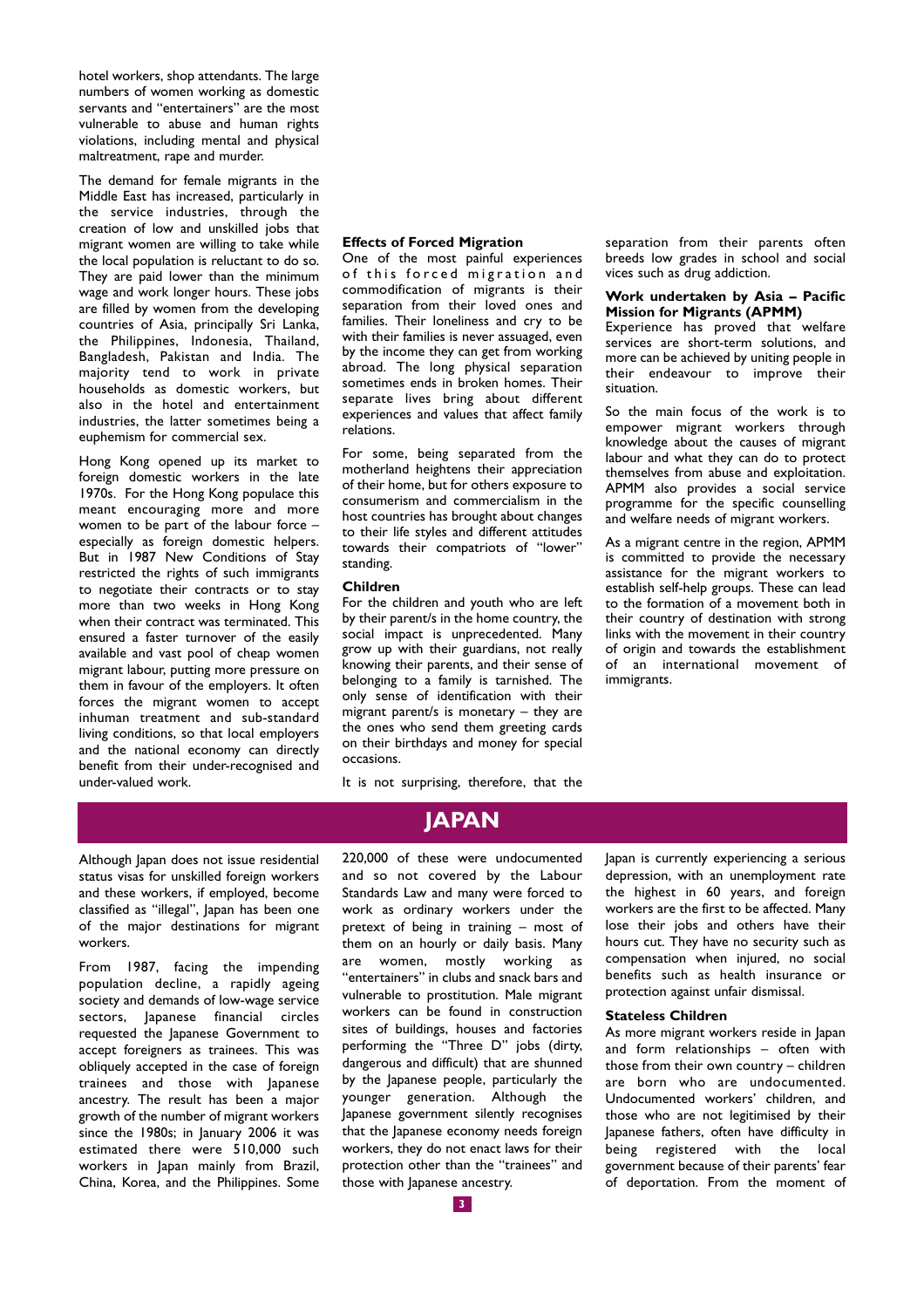their birth, these children are considered as illegal residents. They live under constant stress and many have nowhere to stay or to go to school. In 2000, we interviewed 600 foreign children and found that there were 152 who had no alien registration. The Nagoya Youth Centre, which is run by the Chubu Dioceses of the Episcopal Church in Japan, campaigns for these children and supports them through schooling, clubs and advice. The foreign workers' issue is no longer just one of the workplace but of human rights for them and their families.

### **SINGAPORE**

Singapore is a small island with a population of about 4.5 million people, most of whom live in high rise flats built by government. With no natural resources or hinterland for economic support, the only resource we have is people. As part of the globalisation strategy, Singapore has to develop its citizens towards the new knowledgebased economy in which information and knowledge, rather than material resources, drive activities and countries are linked to one another via fast-growing information technology. Many companies are investing abroad and the demand for Singaporeans to work overseas has brought changes to people's lifestyle, values and relationships within the family.

For the wives and children, it can be a culture shock if it is the first time they are staying in a foreign land. There may also be practical issues, such as learning a new language and schooling for the children. For families who can adapt to the changes, it can be enriching in learning more about another culture and forming new relationships. Families who share a similar faith with the local community can benefit from a smoother transition to the new environment. But some wives, cooped up in their homes minding their children and cut off from other contacts, may become emotionally distressed.

For men who work abroad for long periods, some may face sexual temptations and they need to be constantly in touch with their family in Singapore to cope with the loneliness and pressure of work.

As for the families remaining in Singapore, the responsibility of parenting children will solely rest on the spouse – usually the wife. Despite the fact that Singapore women are now receiving higher education and getting well-paid jobs, the expectation is still that it is the men who

will go abroad to work. The stress on the wives is compounded if they also have full-time jobs and are also looking after aged parents. The frequent absence of the father means there is less bonding with the children  $-$  a heavy price, despite the increased material benefits which may result from his working abroad.

#### **Values and lifestyle**

Over the last five years, there have been tremendous changes in the values and lifestyle of the young people. The measure of success has been equated with the five Cs which stand for cash, credit card, car, condominium and career; and not so much on the quality of life and relationships. In pursuing this dream of five Cs, people are motivated to learn and upgrade their knowledge and skills so as to be more marketable. This can be at the expense of time with their families and some companies are shortening the number of working days or allowing employees to work from home.

Globalisation has not only brought about economic growth but also consumerism, and young people have become the target of most commercial advertisements. They are big spenders – unlike the older generation which values thrift and saving.

### **Marriage and children**

There is a growing trend for graduates getting married at a later age or choosing to remain single. And the stress from the high cost of living, coupled with stress at work are factors which explain why many married couples have no children or delay having them. The very low birth rate is a serious issue, as Singapore's population is ageing fast. By the year 2030, one in every four people will be aged 60 or over.

With the last economic downturn, Singaporeans no longer experience job security; jobs are often on a year's contract and renewal is subject to performance. As married couples are caught up in the rat race, they have less time to nurture their relationship. In 2006, the ratio of divorces to marriages showed that one in every three marriages ended in divorce. This has serious consequences for the children and more effort will be needed to prepare people for marriage and parenthood to ensure that the home is a secure base where individuals can experience warmth and love.

#### **Computer Literacy and Addiction**

About 90% of households have computers with internet facility. The computer has replaced television to become a vital part of our life at work, leisure and education. There is an increase in youths involved in Internet gaming and some have resorted to stealing to pay their debts

Globalisation is here to stay. Information technology has brought different countries closer at the click of the mouse. With economic growth, we are enjoying affluence and convenience. But this is not reflective of the quality of life and healthy relationships. There are alternative five core values: contentment, character, commitment, community and compassion. These will help to develop a resilient and cohesive society comprising healthy families. They are the base camp to give security and meaning for our young to venture forth to activate their dreams.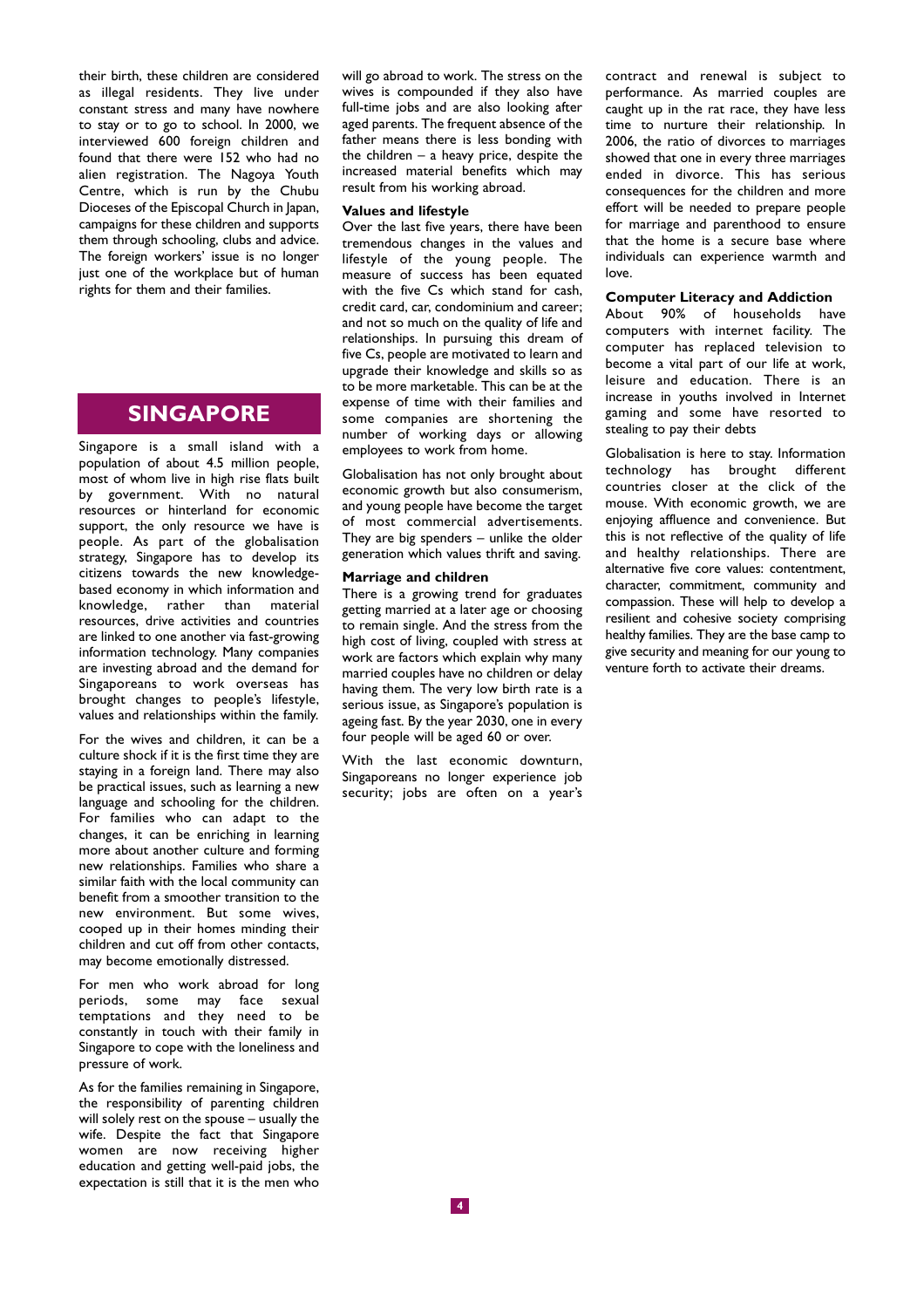### **The digital age and its effects on children – Hong Kong**

Hong Kong as a metropolitan city has embraced digital development without any reservation. This has enabled the fast development of cable TV, which effectively brings distant events over the world to the homes of most families. Undeniably the mass media has acted as an effective agent of globalisation, bringing cultures of different parts of the world to Hong Kong. Local children are therefore exposed to etiquettes, clothing styles, food cuisines throughout the world.

In addition, the Internet access exposes

young people to all the knowledge resources but also to risk. According to a recent survey, a quarter of young people interviewed spend more than four hours a day on the Internet, and some even spent more than nine hours. A lot of the time was playing Internet games and downloading songs, but some also viewed indecent material or engaged in Internet gambling. The Hong Kong Federation of Youth Groups investigated how young people aged from 7-20 spent their summer this year. About 80% indicated that the Internet would be the most frequent thing they did in the vacation and about 30% planned to use the Internet for more than four hours per day. Hong Kong social workers are particularly concerned at the Net bar where users can access the Internet at a price of US \$2.5 for three hours, mainly using it for online games, viewing obscene pages or trivial chatting rather than the pursuit of knowledge.

This suggests that children have not seized the new opportunities to better equip themselves for being global citizens. They may be playing Japan-made play stations, using Korean-made mobile phones, dressed in US-made jeans, carrying French-made handbags, but their mindsets are far from global.

Rebecca Wong, Hong Kong Sheng Kung Hui Welfare Council

# **MARRIAGE MIGRATION**

## **HONG KONG**

### **The Impact of Cross-Border Marriage**

In the last 50 years, Hong Kong owed much of its prosperity to its unique role of acting as the gateway to mainland China. Overseas investors used it as the springboard to enter the Mainland whereas the Mainland Government took advantage of its ability to acquire money and expertise from Hong Kong. With the opening of China, this indispensable role of Hong Kong is vanishing. Compared to cities in China, the living costs in Hong Kong began to look prohibitively high. With globalisation, logistics services in China have gradually approximated world standards and this, together with the lower labour costs, have attracted businesses to move. In the past 20 years some 60,000 factories in Hong Kong have migrated to the Mainland.

The changing economic structure has resulted in increased cross-border flows of people in the Hong Kong-China border region. The number of cross-boundary passenger trips recorded by the Hong Kong Government indicated continuous increase over the past few years with more being for business and work purposes. Government statistics showed that in 2006 102,000 Hong Kong citizens (3% of the working population) worked in the Mainland, representing a 29% increase in five years.

Working in the Mainland has indirectly induced cross-border marriage. In the 1990s, there were already around 2,000 cross-border marriages each year. But since 2004, the number rose sharply and in 2005 the figure climbed to 29,800. The majority of the wives were from the Mainland. Correspondingly, the number of babies born to Mainland mothers in Hong Kong has surged from several hundred a year in the late 1990s to 15,000 in 2006.

Cross-border population mobility and marriages have given rise to two major non-traditional family forms. First, the wife, who is a Mainlander, stays in the Mainland with the husband working in Hong Kong and visiting her periodically. Second, regardless of the place of origin of the wife (a native Hong Konger or one who immigrates to Hong Kong from the Mainland), the couple settles in Hong Kong but the husband continues to work in the Mainland.

No matter which form is taken, it is quite clear that when the couple have a child, they will strive to bring or leave the children in Hong Kong rather than in the Mainland, hoping they can achieve better schooling and prospects. These children, though structurally speaking they grow up in dual-parent families, in reality lack the care of one parent. In this case, where the mother stays in Hong Kong, the child still lacks the care of the father who has to work frequently in the Mainland. Worse still, if the mother stays in the Mainland, the child would be taken care of mainly by the grandparents.

It has been argued that with globalisation people no longer necessarily assign primary value to the biological family. Technological changes such as e-mail and the telephone allow the maintenance of sustained social relationships outside the boundaries of local space and time. However, in Hong Kong, the functioning of these family forms is far less satisfactory. First of all, the relationship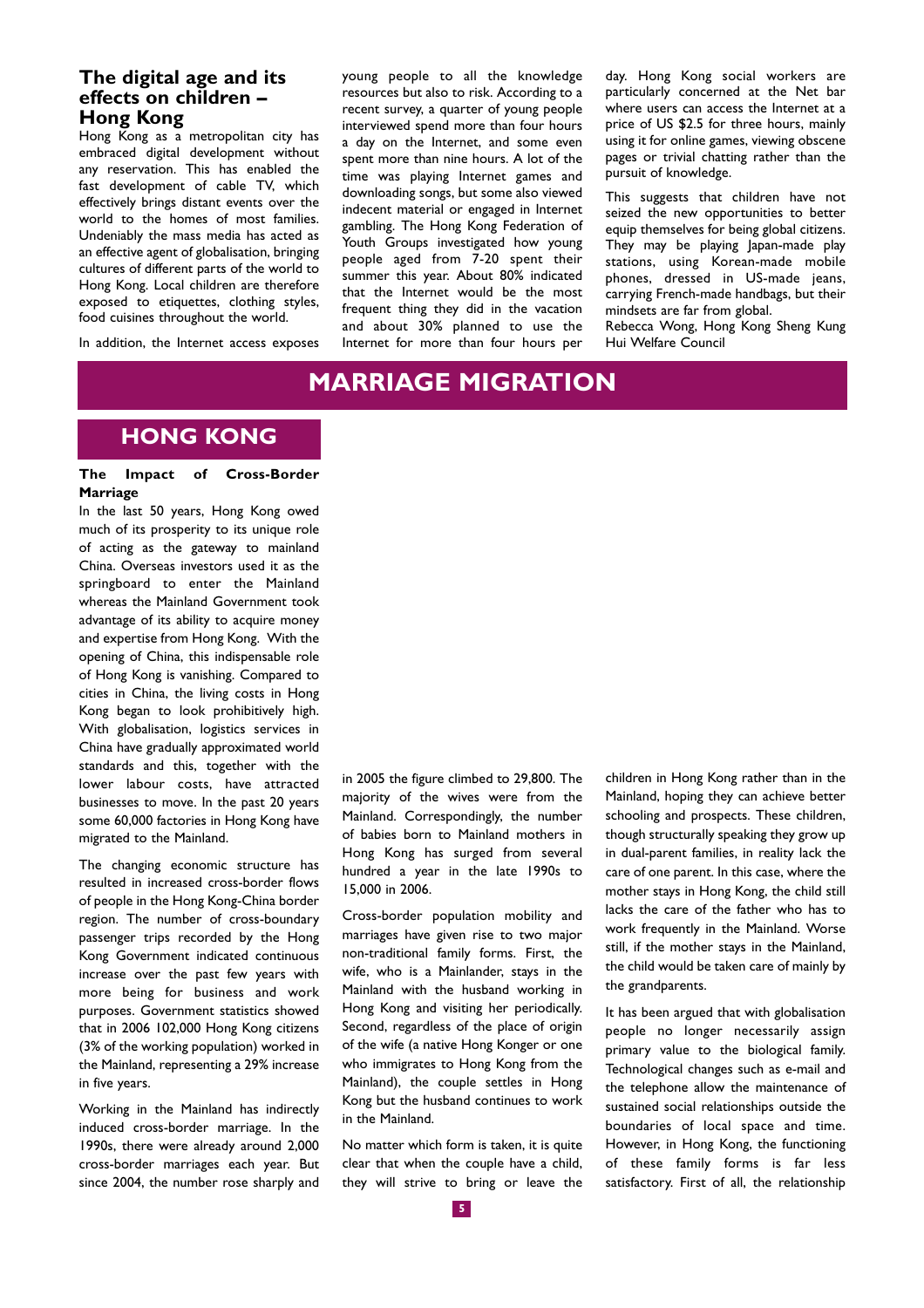established by two people with different cultural backgrounds and maintained through periodic visits proved to be vulnerable. Second, the absence of a parent in the family presents an insecure environment for the children, who consequently suffer because of inadequate care. In 2007 there have been a number of incidents where children of Mainland/Hong Kong cross-border marriages were lost or injured through accidents when they were left alone. Many social workers in Hong Kong believe that these were just the tip of the iceberg. Many working-class families living in remote areas in Hong Kong are poor and lack the resources to provide care and support for their children.

In addition, we are also concerned about the rising incidents of family violence in Hong Kong. In the first six months of this year, 3,702 incidents were reported, representing an average of 20 cases per day. A number of these were between the female immigrant from the Mainland and her "old and poor" husband in Hong Kong. Tension often arises because of cultural difference between the couple and the wife's disenchantment with the economic reality of the family in Hong Kong. How can we expect that the children can grow up healthily in such a family environment? In recent years, rates of student suicide, school bullying, teenage violence and substance abuse have reached alarming levels in districts where families with immigrant mothers are numerous. I do not mean to blame them or label them, but the situations of the children cause us concern.

Social service agencies in Hong Kong are aware of the problems and provide different services supporting these families. We provide inter-country counselling services and cross-border support services. By setting up office in the Mainland, social workers can provide counselling services to cross-border couples before their partners come to Hong Kong. Counselling service and mutual support groups on marriage and childcare are provided in Hong Kong. Women's shelters have been set up to provide protection to women who are abused by their husbands.

## **KOREA**

### **Women Migrants by Marriage are our Citizens**

One of the most popular terms regarding family in today's Korea is "multi-cultural" family. But this is without any serious consideration about what the central components of multi-cultural families are and without properly including women immigrants by marriage or their families – the constructive agents of a multi-cultural family.

In Korea there is a "Basic Law of Healthy Family" and the family first outlined in it was the nuclear family, preserving the view that the traditional patriarchal family system is normal and healthy. With the progressive women's movement, the definition was widened under the term "alienated family" to cover other types such as the single parent family. But immigrants by marriage are sidelined. Unless the family by international marriage is accepted as a "normal" family in a fast-changing society, the multicultural family is nothing but a cover which cannot conceal the reality that its members are still doomed to live a second-class, alienated life.

Prejudice against international marriage in Korea begins with the "blood purity" myth – a myth because of the long history of foreign invasions. In a modern context, Korean women married to US servicemen following the Korean War – and their children – were viewed negatively and largely forgotten.

The second wave of international marriage in Korea beginning after 1990 is mostly between Koreans and other Asians and is being viewed differently. Since 1995, Chinese women in a massive number came to marry Korean men as a result of the campaign to "support the single Korean men in rural areas". In 2005, international marriages accounted for 11.3% of all marriages. And this wave, unlike the first, is now on the Government's agenda. For these marriages are largely between Korean males and foreign females. The Korean people think it is natural for the foreign females to be treated as Koreans and their children as Korean second generation. So the proper measures to protect them are being set up. But there is no policy to support those families from international marriages between Korean females and foreign men. One of the reasons for the increased number of international marriages in Korea is the unbalanced sex ratio which means that more men are having difficulty finding Korean wives at their economic and cultural level. The conventional custom of providing a home and income feels to some Korean men as too much of an economic burden and so they choose marriage with a woman from a Third World country – through the commercialised marriage market.

The grooms often come to treat their immigrant partners not as an equal, but as someone they can do anything to because of the deep-rooted image of the women they have got through the process of purchased marriage. The biggest challenge these migrant women face is domestic violence. According to a recent report, 12% of the women have suffered domestic violence. Over 35% of calls through our Centre's hotline are reportedly about domestic violence. It is even worse where the husband deserts his wife. If a divorce is through agreement, the woman is subject to deportation even in the case of the husband's sexual violence, alcoholism, or mental disorder. Korean law guarantees the migrant women the right to stay only if they can prove the divorce was not their fault – which is very difficult to prove. The number of divorces from international marriages is growing fast. Many of the women who come to Korea for marriage come from cultures which were more gender-equal and most of the cultural conflicts come from the women being forced to accept the Korean patriarchal culture. This becomes a major factor in divorce.

#### **What needs to be done?**

Language education for these women should be a top priority to lessen their isolation.

The women should also be treated as women who migrated to fulfil their own dream for a better life and we should respect their culture, diversity and human rights.

We need to look at the women immigrants as citizens who have full rights to their citizenship. If this was done we could create the foundation for a multicultural, multi –ethnic, coexistent society.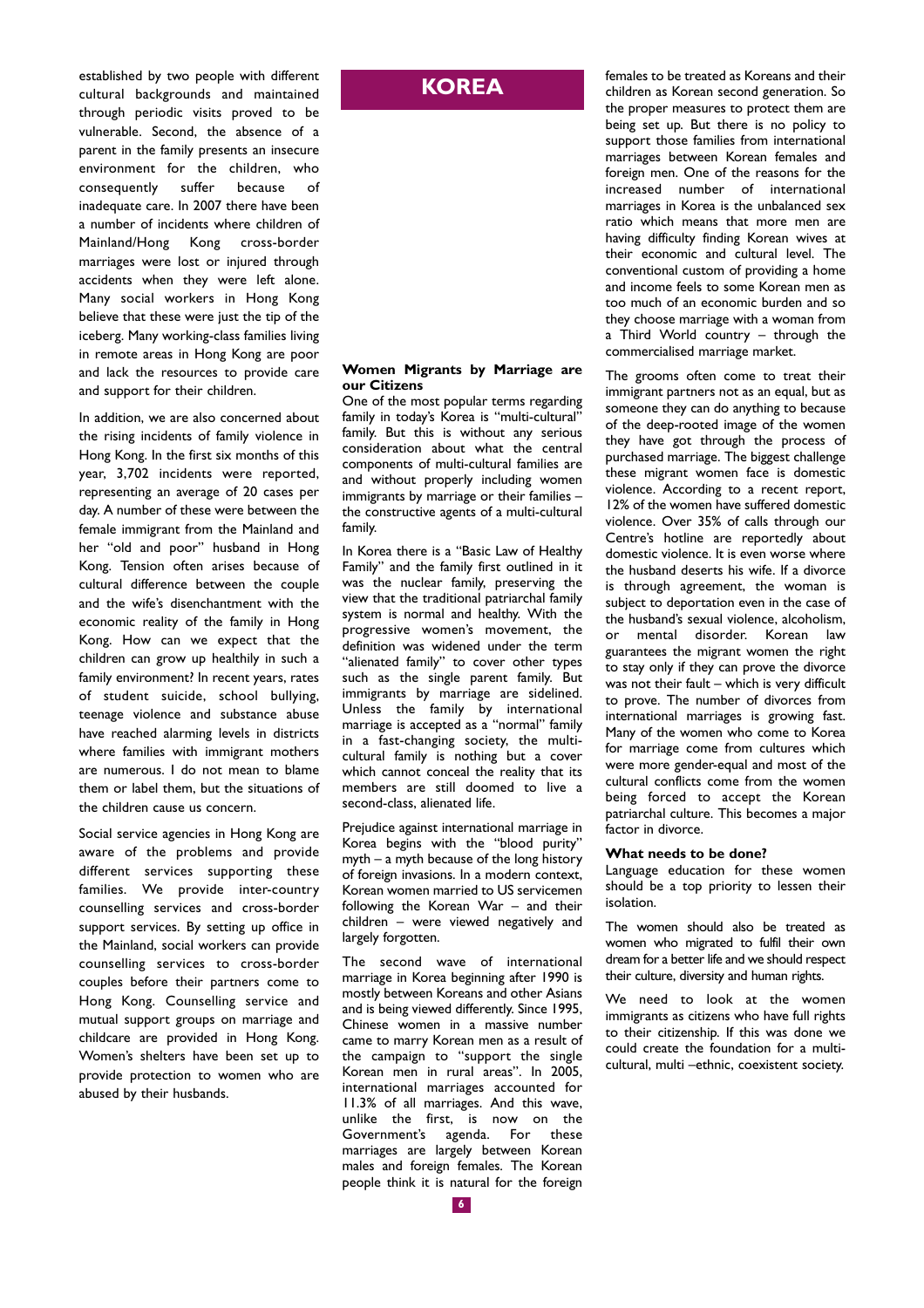# **PHILIPPINES – BRIDE TRADING**

Bride-trading is the recruitment of brides through a third party. It used to be done through the mail but now is more often brokered over the Internet. In bride trading, women are advertised in catalogues for marriage.

One example is Diana. Age or size does not matter as long as he is a foreigner and will whisk her away from her fishing community in the southern part of the Philippines. "I'm looking for a foreign guy who will love me and help my family" she wrote on one of the many Internet marriage sites. She is aged 20 and is one of many Filipinas who have signed up to matchmaking sites seeking romance and more importantly a ticket to find a better life overseas.

It is estimated there are about 300,000- 500,000 Filipinas who left the Philippines as mail-order brides of foreign nationals over the past ten years. With the advent of technology, contracting marriage through the Internet has never been so easy. Many websites offer catalogues of hundreds of Filipina prospective brides, some of them as young as 14, for a fee ranging from about US\$2 to US\$60. Most of these websites are based in the United States.

The global industry of mail-order brides is booming. While a small number of agencies offer introductions to women from countries like Russia, Denmark and other European countries, the majority of sites focus on women from Third World countries like the Philippines, and Filipinas outnumber prospective mail-order brides from any other country. The US Immigration and Naturalization Service, in a recent report, estimated that the number of marriages between Filipinas and American men through the Internet services had doubled in the past decade, now totalling 6,000 annually.

The practice of bride-trading may have existed in the Philippines since the 1950s but it was only after the Vietnam War that it has become a business. Some of the soldiers returned with Filipina wives and this encouraged their friends to look for brides from the Philippines. The cause of the phenomenon of the mail-order bride is part of the massive migration of Filipinos from conditions of poverty, unemployment and chronic political turmoil in their country. Under the Labour Export Policy of 1972, people became just another export commodity like sugar. The Philippine Government now depends heavily on the taxes and fees generated from migrant workers. This policy has resulted in the movement of over eight million Filipinos, the majority of them women, to 186 different countries worldwide.

In most cases, women are pushed overseas to provide livelihood for their families and escape from poverty. Many women view marriage as a much better situation than simply working as a domestic servant.

Although many mail-order marriages are successful, there are lots of marriages that are unhappy or even abusive, often as a result of language or culture barriers. Stories and reports of terror are widespread. Most of these brides are vulnerable to abuse – physical, emotional and psychological.

#### **A form of trafficking**

Bride-trading is also linked to trafficking, and used as a "legal" way to import women who are then forced into unpaid or underpaid domestic work, sweatshops or the sex trade. Some human traffickers recruit victims through direct offers of marriages, negotiating directly with the woman or her family for a promise of marriage, after which she is delivered to a brothel or sweatshop by the "husband" who is rewarded with a cash payment.

Bride-trading is also considered as sex trafficking as it treats women as a commodity to be sold to foreign men. The purpose is not to find lifetime loving partners for women but to supply foreign men with a wife to be treated as a sex object, domestic worker and all-round slave. The very process of allowing men to hand-pick their partners from a sea of faces and measurements is built on the commodification of women.

The mail-order bride is just a manifestation of the sex trade. There are lots of women who say they are happy in these marriages, but it is still nothing more than the buying and selling of women. Many of those who join online services in the hope of marrying into a life abroad end up as sex workers.

Aside from trafficking, women who enter mail-order marriages often experience abuse by the husband and his family. The very process of taking a woman from her community, transporting her to a new country and making her dependent on a foreign man (about whom she knows very little) in a foreign land makes her ripe for exploitation.

In addition, mail-order brides are often not given protection in their husband's country. It represents a thinly veiled exploitation of poverty, with the power dynamics favouring the men from the start.

### **What is being done?**

In 1990, the Philippine Government, alarmed at complaints that these agencies were luring women into the sex trade or forced domestic labour, enacted a law to ban mail-order bride services. This simply drove the mail-order business underground. The Internet seems to have bypassed this law and there is little enforcement by the authorities. Most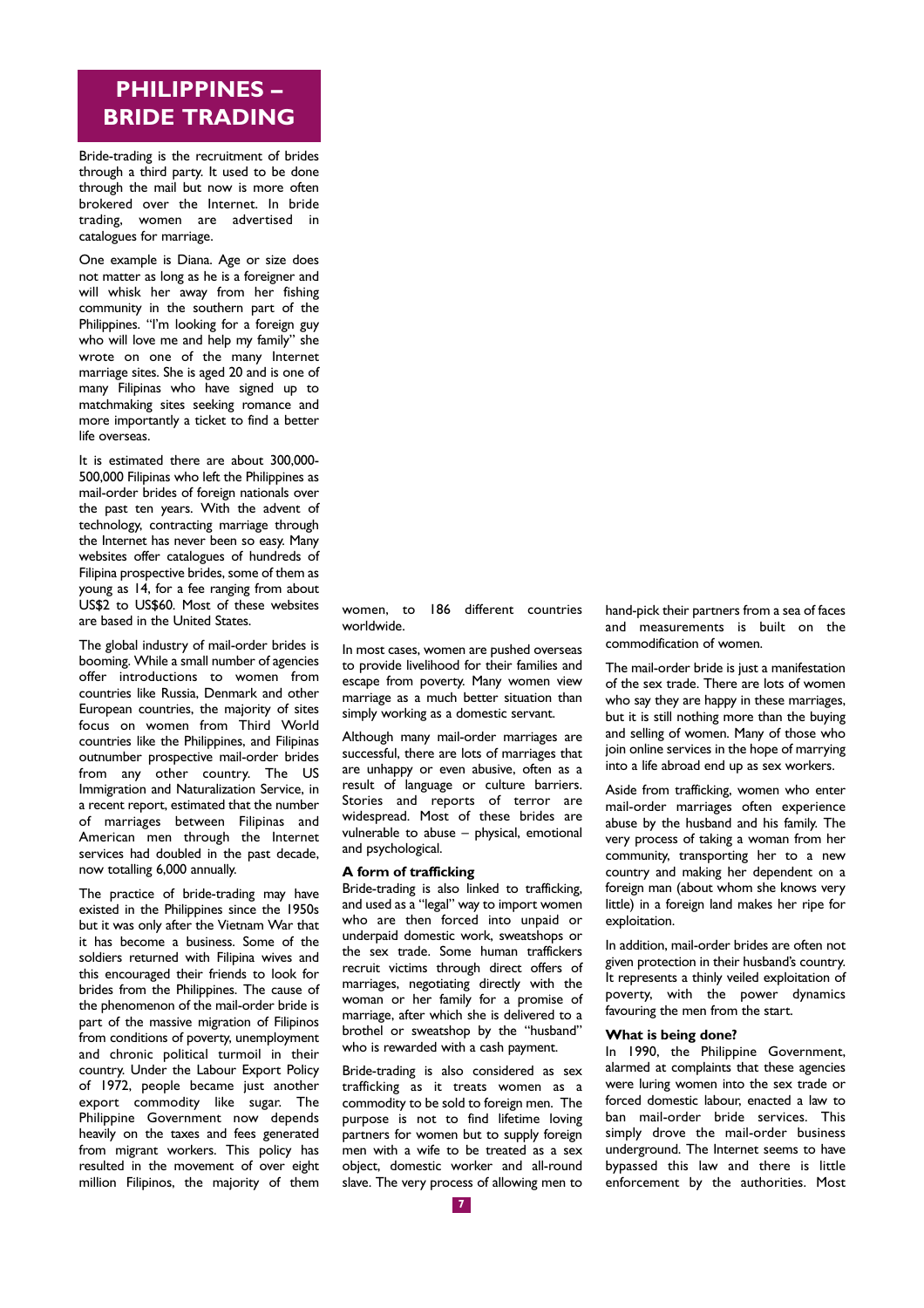### **AUSTRALIA**

Globalisation has provoked mixed reactions in Australian society. Some point to the deleterious impact of global markets on domestic culture, the nature of jobs and values. Others point to the benefits of increased gross domestic product, employment opportunities and living standards. As globalisation is most probably here to stay as a dominant force in the world's economy and society, a key question is how best to identify its shortfalls and address them and – most importantly – how to harness its potential to benefit societies' poorest members.

The entry of increasing numbers of women into the paid workforce is also having an impact on the roles of family members, particularly in caring for dependents whether they be children or older parents. There has been a rapid rise in demand for child-care and paid carers, functions that were once performed within families. But women continue to take the brunt of domestic responsibilities in Australian families, even when they may be the primary breadwinner.

The decline in male employment, particularly in "unskilled" industries, has also compounded family dynamics, diminishing the role and status of fathers and husbands and often creating significant relationship tensions.

#### **Poverty and the Distribution of Wealth**

Hand-in-hand with changes to workplaces has been the impact globalisation has had on wealth and income for Australian families.

Australia is a relatively prosperous country and access to global markets for Australian goods has helped to make it more so in recent years. However, there is growing evidence that the distribution of wealth has become increasingly uneven, with extended levels of poverty for some groups and communities combined with very high income growth for others. This disparity creates unhelpful and unfair divisions. The evidence of such inequities is highlighted by the following:

- A significant growth in the number of children living in two-income families, together with increasing numbers who live in families where no adult is in paid employment. This not only creates financial inequities but concomitant problems for both family groups  $-$  the 'over" and the "under" employed.
- The unsustainably high levels of disadvantage experienced by particular sections of the population  $-$  particularly indigenous Australians.

With birth rates declining, much of Australia's population growth is resulting from inward migration coupled with increased life expectancy. Australian families are also changing, with the number of "reconstituted" families increasing as a result of consistently high levels of divorce and family separation. There is also a relatively high proportion of single headed (predominately female) households.

One of the impacts of such changes is the alarming rates of domestic violence, particularly in some segments of the population, and the even more disturbing rates of child abuse and neglect of children and young people.

#### **Response of Anglican Organisations.**

Anglican agencies, operating under a national umbrella, *Anglicare Australia*, form a network to assist families, working both at parish level and large-scale programmes. They deliver services to combat the onset<br>of disadvantage, strengthen family  $\phi$  disadvantage, strengthen family resilience and relationships as well as advocating fairer public policy. *Anglicare's* reports have highlighted the lower life expectancy and poverty of Australia's indigenous community – arguably they have been the greatest casualty of globalisation. Another major concern is the problems of isolated rural communities where a combination of the withdrawal of services and the impact of climate change and drought has left them vulnerable and unsustainable. This has hastened the drift of people – particularly the young  $-$  to the city.

The growing number of Australian families in conflict has led to specialist services being established to maintain safe and positive relationships between separated parents and children. Through the Children's Contact Service, separated parents who remain in conflict  $-\frac{1}{2}$  often with violent and abusive outcomes – are assisted to re-connect with children through supervised contact sessions and helped to manage future access visits in a less fractious manner. In addition, a statewide parenting order programme, *Kids Are Firs*t, helps parents experiencing difficulty in communicating with each after divorce and separation. Issues of grief and anger from past relationship tensions often spill over into a failure to protect children from ongoing aggression and violence. *Kids Are First* offers mediation, counselling and works through small groups to discover better ways for separated parents to relate to children and each other.

More importantly, *Anglicare's* response has been to build the independence and capacity of families and communities to deal with the demands of day-to-day life. For example, *The Annexe*, an outreach in a small, rundown, shopping centre, was established to connect with local parents and children in surroundings which were

websites are not located in the Philippines, so prosecution is impossible.

Another law, the Anti-Trafficking in Persons Act was passed in 2003. This prohibits introducing or matching women to a foreign national for the purposes of sexual exploitation, forced labour or involuntary servitude. A permanent network of government agencies and non-government representatives has been set up to proactively implement this law and some Senators have passed a resolution to investigate its violations and to seek US government help in looking into the "dating websites" which show Filipinas.

#### **Church response**

Through the Migrant Workers Ministry, the issue of bride trading and trafficking is part of the concerns being shared with communities and congregations during information, educational and advocacy campaigns.

As well as fuller enforcement of the laws, more international co-operation is needed as bride trading is not just the issue of the country of origin but also of the countries which are receiving them.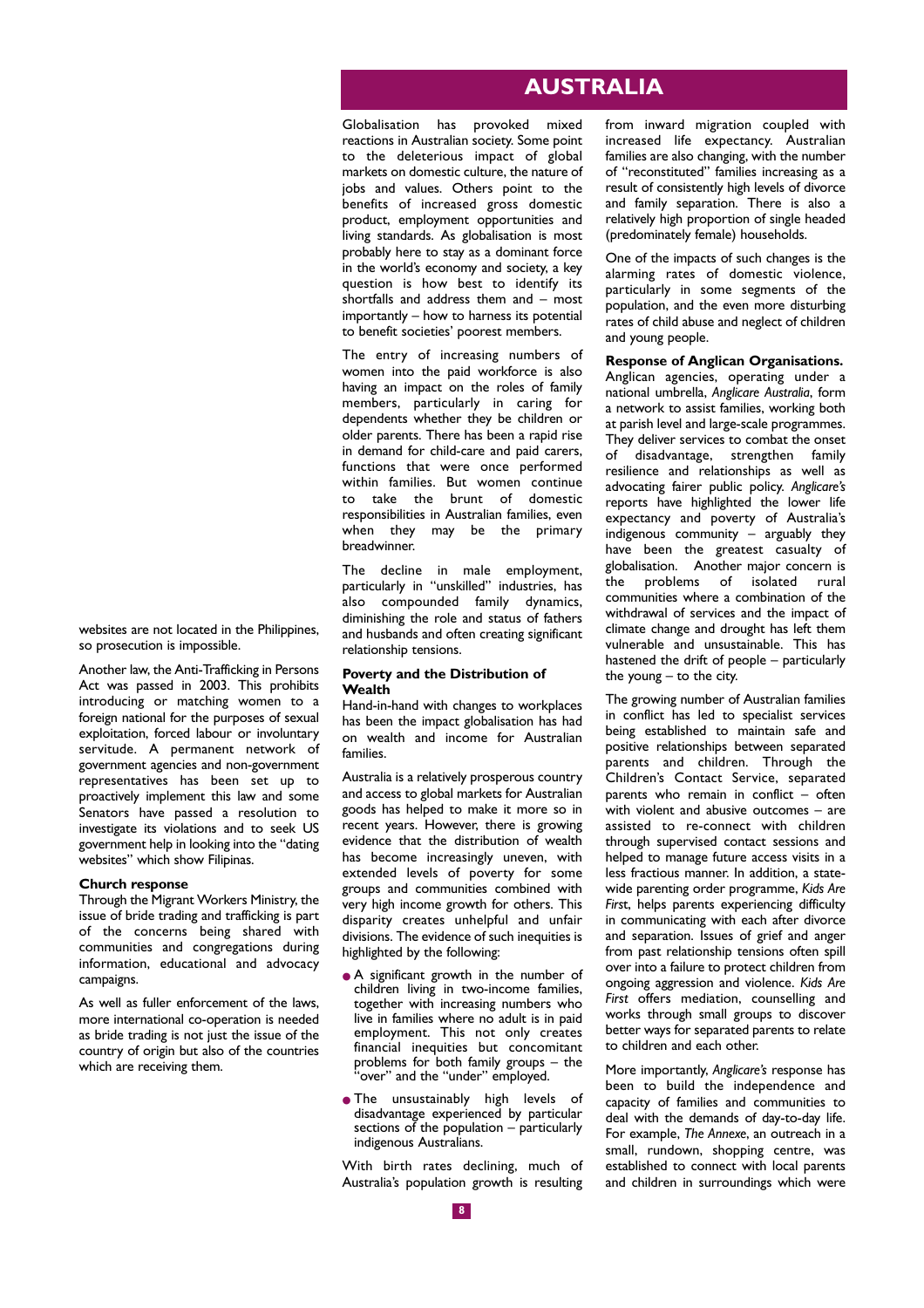familiar, accessible and non-stigmatising. Building on services initially aimed at local primary school children – including a breakfast club and after-school activities – *The Annexe* has become a local hub for parents. It offers an informal place to meet as well as a venue for organised activities from free use of computers to health information seminars, art and craft, budget cooking and support groups for parents. Its success lies in activities being participant-directed, building lasting connections and emphasising strengths and assets. In its own small way *The Annexe*, together with other outreaches established by *Anglicare* in the region, are helping to rewrite the script for parents and a community which is usually characterised for its deprivation and deficits rather than the qualities and abilities of its citizens.

So the approach adopted by a large number of Anglican community services in such areas has been to slowly build the capacity of local families through engagement and involvement in programmes that build life-skills, independence and mutual support. Increasingly, Anglican agencies are also facilitating efforts to build connections for people in impoverished communities to economic opportunities. The best way for families to be protected from the ravages of poverty is to be in a position to benefit from the economic growth being fuelled by globalisation.

As John Howard, the former Prime Minister, noted in 1999:

*Globalisation… is creating deep social pain and political costs as sensitive sectors are opened up to outside competition and go* *through difficult adjustments. The human costs are hurtful and governments have a responsibility to help people through the process."*

Equally, other institutions and people have a responsibility to help people through the process. This is not just about the redistribution of wealth and opportunity, although this is central to the solution. It is about sustaining families and relationships as a cornerstone of our community and society, in supporting positive and constructive dialogue and an assertion of values that foster respect and tolerance.

### **KOREA**

### **Market Economy and Globalisation**

Economic globalisation means market expansion not just geographically but now vertically – that is into new spheres such as mentality and spirituality. It also pushes itself towards a limitless competition not bounded by state, racial or cultural boundaries or ethical principles. The state has to be subordinate to the demand of capital. This means the destruction of families, migration, and illegal trafficking are written into the process and structure of globalisation. "Let the market decide," is the cry, "it will be much faster and much more effective." This undermines the value of spiritual life and faith.

The view that the business sector has to thrive at all costs leads people to think it is natural that society pays a high price for economic success. The desire of businesses to increase competitiveness leaves little room for compassion. There is no such thing as a fixed wage and a huge gap opens up between the CEO who is paid hundreds of millions of dollars annually and a part-time worker hired temporarily for a minimal wage. As a result we see increasingly unstable employment and job insecurity. In Korea, the problem of "non regular" workers is huge, but employers still demand flexibility in employment.

Unstable employment has direct effects on the relationship of family and community – this becomes unstable too. Flexible employment means joblessness can happen to any member and can lead to people migrating from home and their families to seek work elsewhere. Such indefinite separation will certainly harm their family's integration and welfare.

### **Crisis and possibility of family**

Despite these pressures, the family is still the foundation upon which migrant workers can preserve their identity and adapt to the new situation. In globalisation, family is the most important support the members can get. The Church must work to protect and help the family in such struggles and through its theology of a new expanded form of family, based on the community of those who want to actualise God's will on earth, help open a new path beyond the commercialised competitive world view pushed forward in the process of economic globalisation.

#### **Help from the Church – Shalom House**

The Anglican Church of Korea has made a major response to the needs of migrants and refugee workers through the work of *Shalom House*. Located in the furniture-making district where many migrants work, Shalom House is on the same site as the Anglican church and the clergy house, and so speaks of the Church's commitment physically, emotionally and spiritually.

*Shalom House* offers support, advice and advocacy to migrants and also has special events. One of these is a Health Day when any migrant can call in and receive a free medical check and necessary medication. This service is provided by doctors and nurses who belong to the Anglican Church of Korea giving their time free at the weekend and is very popular with migrant workers.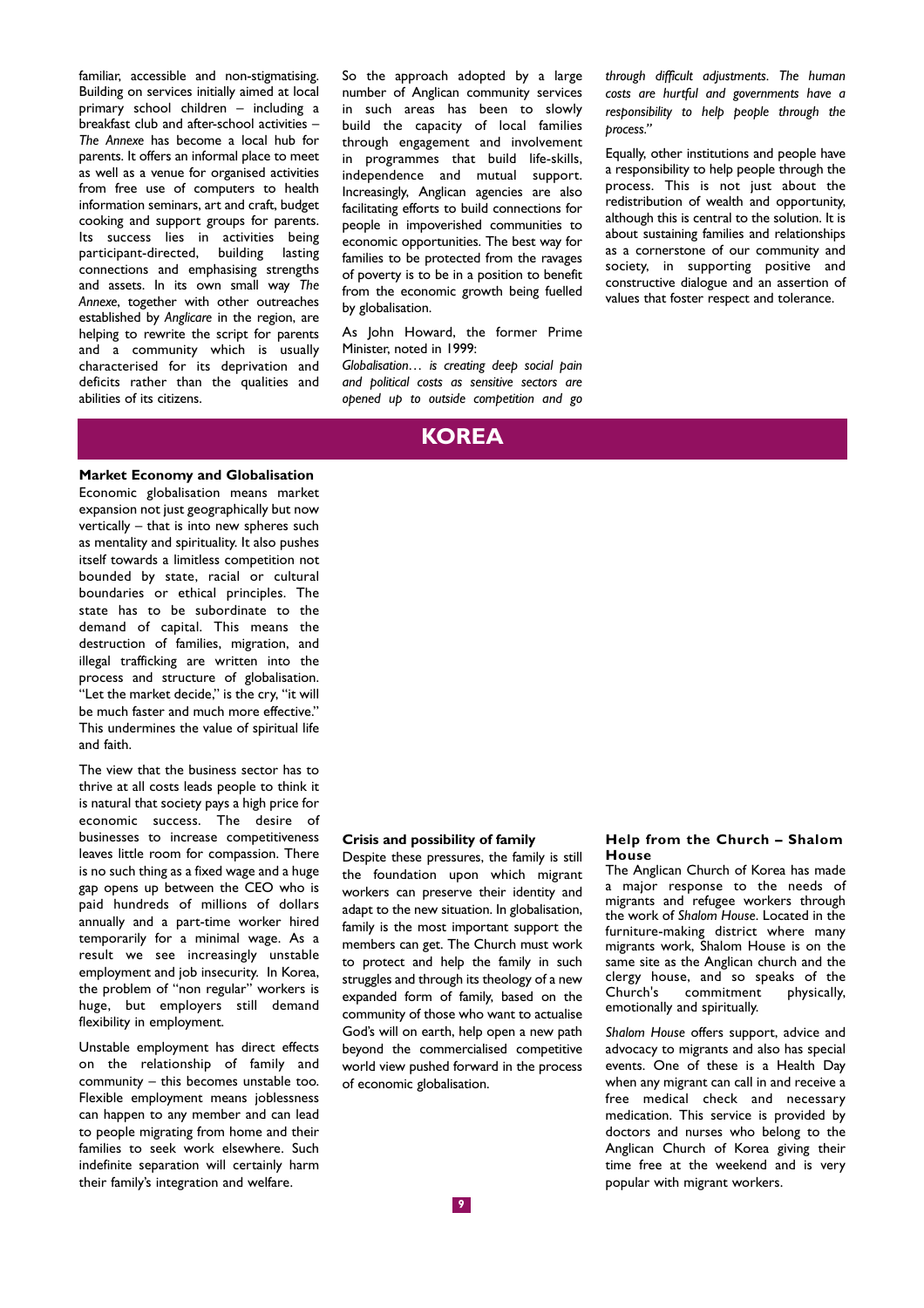# **REFLECTIONS FROM OTHER PARTS OF THE COMMUNION**

### **MIGRATION AND THE FAMILY – BANGLADESH**

Migration is an important issue related to globalisation and the cause of changes in family life. It brings both positive and negative changes.

Bangladesh has a very patriarchal family structure. The father or elder son (in absence of the father) is the only responsible person for income in the village. Many young people who have no cultivable land have traditionally come to cities for work. Nowadays with increasing globalisation and knowledge of other countries, many people want to go overseas and earn more money by doing any kind of job. People think that it is an easy way to get rich. The families of migrant workers expect money to be sent back and dream of building a large house and being able to marry off their young daughters. Migrant workers send vast sums home to help their families, helping the country to earn foreign currency. The amount of money Bangladesh receives in overseas remittances is many times larger than what it receives in development aid. Finally some of the workers shift their family and settle overseas as immigrant citizens.

On the negative side, migration can be said to contribute to poverty, dowry, early marriage, trafficking and HIV/AIDS transmission. Often, in order to go abroad, people sell their property or take a loan from local money lenders with high rates of interest. Others demand a high dowry. As a result of a family member going overseas, many families become ever poorer and wait for remittances to be sent from overseas to maintain their livelihood. Often workers migrate through an agency or middleman. They are open to fraud and deception and can lose their money – becoming ever poorer. Others, in an attempt to go abroad, are trafficked and many women and children end up trapped in this way.

There is a high demand in the villages for migrant workers as bridegrooms. Parents arrange marriage for their son asking for a higher dowry payment. Despite this, many young girls' fathers want their daughters to marry a migrant worker as they hope the wealth will help them have a better life. However, after marriage the husband often returns abroad and the wife stays in the father-in-law's house. They are badly treated and many live a terrible life. Sometimes wives become pregnant immediately and as many are only young girls, become teenage mothers. Many migrant workers get infected by HIV or other STDs and their wives and children also become infected. Affected families then suffer from social stigma and discrimination.

In this complex situation, the Church of Bangladesh Social Development programme (CBSDP) works to support community members. It plays a vital role in raising awareness among the village people about trafficking and HIV transmission. To prevent trafficking, CBSDP helps villagers to find out the current and correct information for migration in a legal way. CBSDP also fight against the early marriage and dowry.

Thus while migration can bring benefits to the family life economically, it also creates some significant issues that we need to look out for and guard against.

### **GLOBALISATION AND THE AFRICAN FAMILY**

'Therefore a man leaves his father and his mother and clings to his wife and they become one flesh.' Genesis 2:24. God's intention was that a man and his wife would live together physically, helping each other. One 'flesh' does not tear apart and survive!

In the modern world traditional gender defined roles are changing. Women have become heads of families and career women. Economic pressures sent Zimbabwean women frequently to other countries such as South Africa, Botswana and Zambia.

To sustain themselves and keep themselves 'safe' during these travels, some women were forced to engage in relationships with local men. The implications for families were devastating: HIV/AIDS, divorce and separations and suffering for the children.

By the end of the 1990s, African economies could no longer cope with the needs of their populations for reasons such as bad governance and natural and man-made disasters. Men, women and children left their countries in greater numbers to eke out a living and support their families. The one 'flesh' that God intended at Creation had begun to tear apart. The family as the Africans knew it had changed.

Many people from Africa living in the UK have left very young babies back home to be brought up by friends and relatives while they work overseas. Many women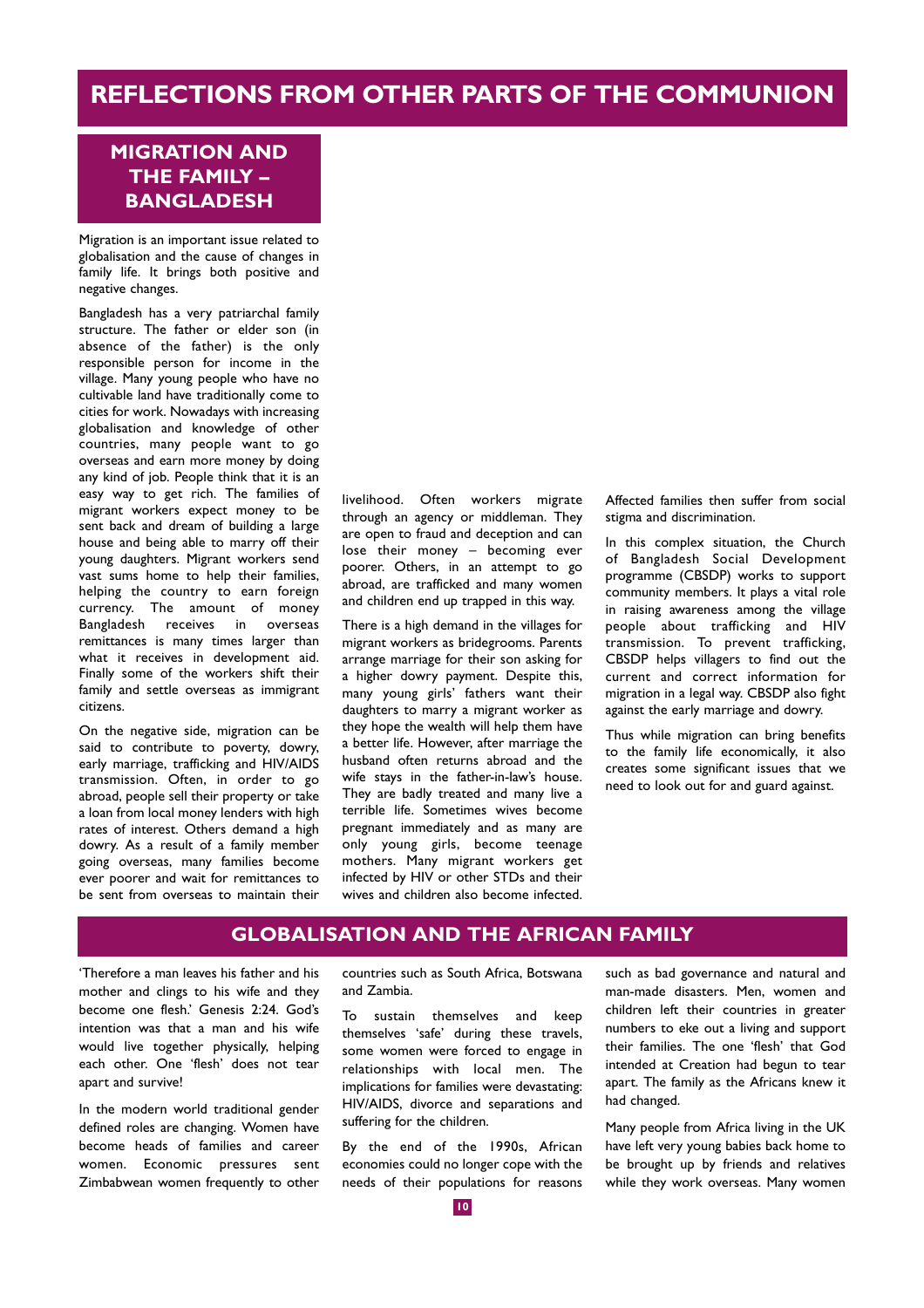from my country have not seen their children for many years. To compensate for their absence, parents overseas buy expensive clothes and toys for their children – a poor substitute for parental presence and support. Relatives who act as guardians for these children often do a very good job but cases of abuse/ill treatment of these children have been reported.

Those who have claimed asylum have had to forgo attending funerals or even weddings of their children back home because they cannot return. Erstwhile respectable women have turned to dubious means of making money due to the harshness of life in an environment where support systems do not exist.

Many families have broken up because of the work schedule here in the UK, where husband and wife barely meet and very young children have to be at the child minder's to allow both parents to work and study. African children brought up this way have a different culture to that of their parents, resulting in a lot of friction between the two generations. Most immigrants from Africa make many sacrifices with the hope of resuming

proper family life when they return home.

The Church needs to carry out research into the issues facing families and individuals working away from their homelands and find ways to address these. That way it may be possible to support families to remain together and the African child to retain his 'African' values and traditions while making a meaningful contribution in the multicultural society where they live.

# **MIGRANT WORKERS IN UK**

### **"I got a new job… I now work as a sandwich board!"**

There is a short silence on both sides of the telephone receiver, and then we both start to laugh.

It's Traiche, one of my clients, a Macedonian, who arrived in England a few months ago, calling me from a phone box. His English is not good, and he knows he could speak Macedonian with me, but one of my rules is always to try to speak English, make mistakes, laugh and learn!

"Are you OK with that?" I ask, knowing that Traiche is a mechanical engineer, who would love to work in his field.

"Yeah, right now, I am on a break. I share this job with another person, a Bulgarian… We can only do it for two hours and then we must take a break… It's exhausting, my arms ache, but it's ok. Plus we get our lunch for free!"

We laugh again.

"Must go now. Thank you, anyway!"

"What for, Traiche?"

"Well, you are always there for me…and you did help me with my CV, which I've now sent around…"

"Fingers crossed then!"

Short silence.

"What… does that mean?"

"Just good luck, Traiche, good luck!"

I get a few calls a week from people like Traiche, and every time I put the receiver down, I feel elated, as if I have done something good, and it's all worthwhile. And I feel the presence, almost like He is winking at me, saying "well done!"

It all started in 2006, with a casual conversation between myself and the then Nottingham Workplace Chaplain about new arrivals, immigrants from Eastern Europe. A few months later I became a volunteer Lay Chaplain.

I was passionate and aware of some of the challenges and issues facing these migrant workers. The original vision was for us to offer pastoral care and friendship to them but deeper research and networking have revealed a far greater need and opportunity for church engagement.

After making several contacts with institutions and agencies within the City and beyond, to tell them of our work and learn from them, I really got started.

They are not coming in hundreds, but there are quite a few out there we have helped – and continue to do so. They are getting more confident and are using their own experiences and skills we can give them – such as teaching them how to write their CVs and how to present themselves at interviews. Sometimes, just a listening ear is enough and a few comforting words from a relative stranger who happens to be able to speak their own language. Sometimes, celebration is in order. And a call from someone like Traiche just thanking you for being there for them means "Mission accomplished!"

*Editorial note: A sandwich board is a means of advertising whereby a man carries a placard over his front and back naming a product.*